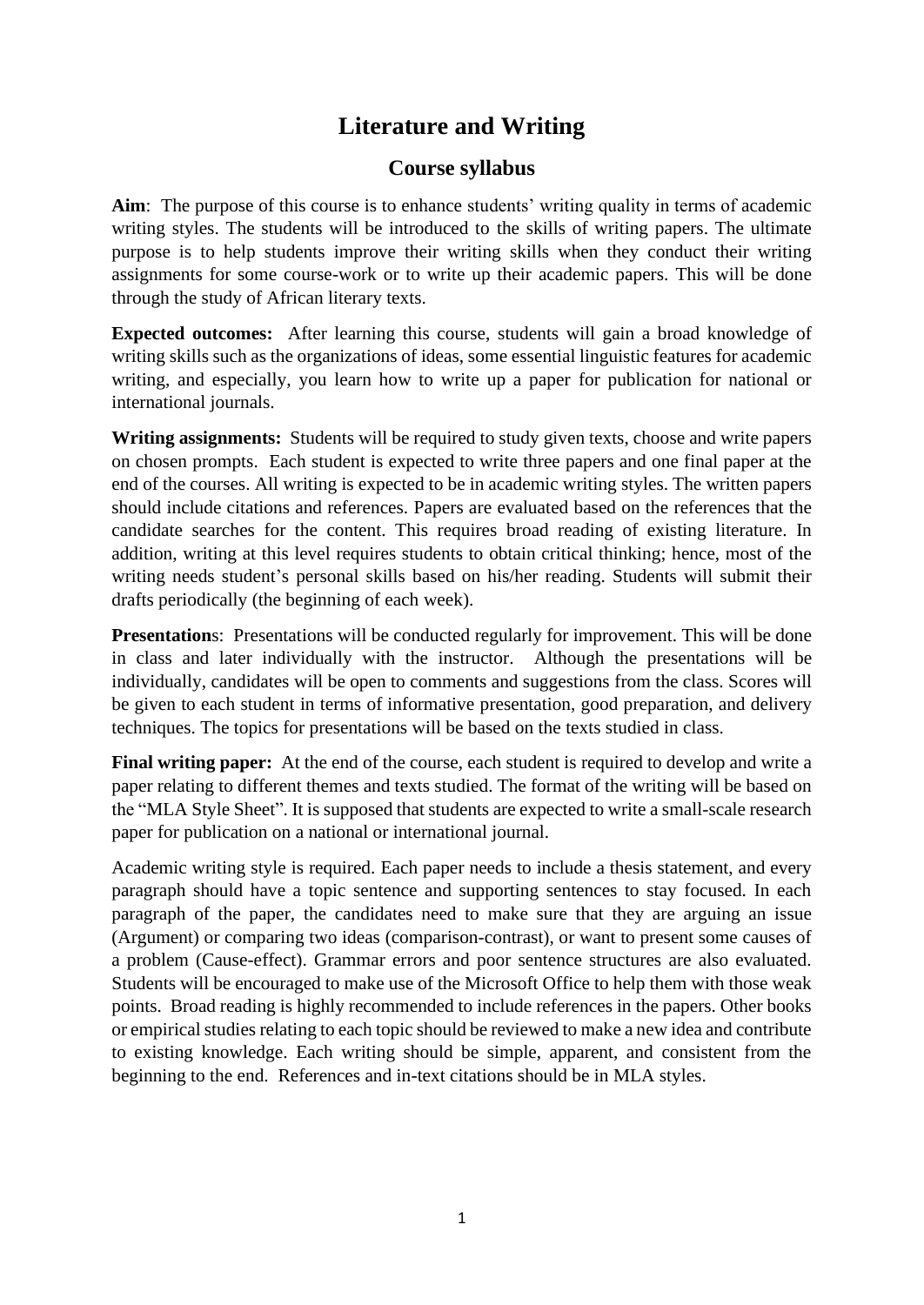|         |                | <b>SCHEDULE</b>                                                                                                                       |
|---------|----------------|---------------------------------------------------------------------------------------------------------------------------------------|
| Week 1  |                | Begin So Long a Letter                                                                                                                |
| Week 2  |                | Finish So Long a Letter<br>Problems and Questions, Discussion of prompts                                                              |
| Week 3  |                | First Paper: Writing & discussion. A Basic Outline.                                                                                   |
| Week 4  |                | Essay 1: A Single-Source Essay (Draft)<br>Conferences                                                                                 |
| Week 5  |                | <i>Essay 1: A Single-Source Essay (Revision)</i>                                                                                      |
| Week 6  |                | Read The River Between The River Between by Ngugi wa Thiongo'o<br>Analysis of themes<br>Problems and Questions, Discussion of prompts |
|         |                |                                                                                                                                       |
| Week 7  | $\blacksquare$ | Problems and Questions, Discussion of prompts (Continue)<br>Essay 2: A Multi-Source Essay (Draft)<br>A Detailed Outline               |
| Week 8  |                | Conferences and one on one discussion<br>Feedback from previous drafts<br><b>Essay</b> (Revision)                                     |
| Week 9  |                | Read Weep Not, Refugee by Toyi Marie Therese.<br>Finish reading and Analysis of themes                                                |
| Week 10 |                | Problems and Questions, Discussion of prompts<br>Discussion of prompt for final paper                                                 |
| Week 11 |                | Selection of prompt for final paper<br>Presentation of Bibliography<br>Discussion of abstract                                         |
| Week 12 |                | Research & Drafting of final paper                                                                                                    |
| Week 13 |                | Research & Drafting of final paper                                                                                                    |
| Week 14 |                | Workshop 3 on final research paper                                                                                                    |
| Week 15 |                | Revision of final <i>Essay</i>                                                                                                        |

## **Bibliographies**

Achebe, Chinua. *Things Fall Apart.* London: Heinemann, 1958.

Ba, Mariama. *So Long a Letter.* London: Les Nouvelles Editions, 1989.

Ngugi, wa Thiongo'o. *The River Between.* Heinemann, 1964.